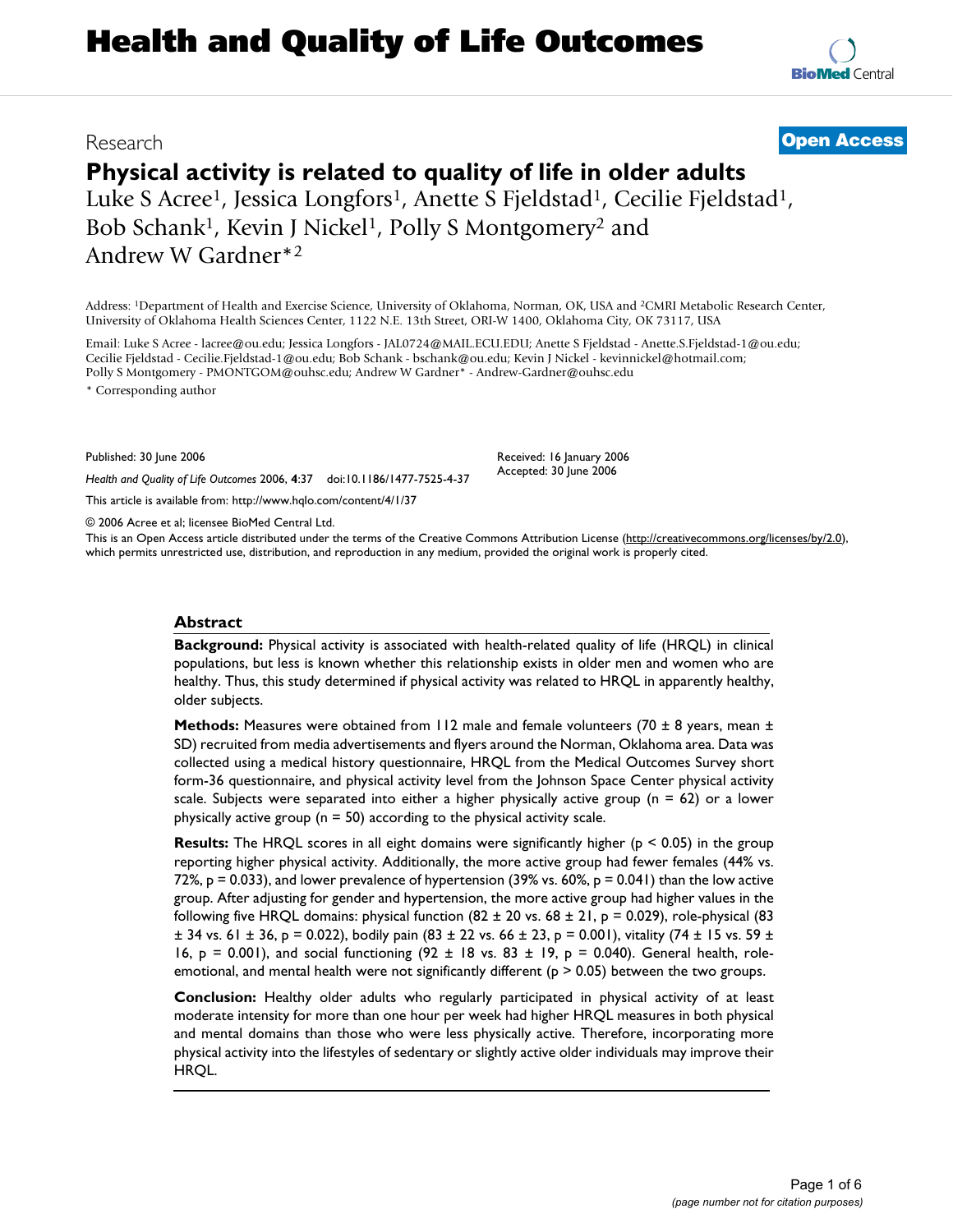#### **Background**

Successful aging encompasses multiple dimensions of health, including physical, functional, social, and psychological well-being [1]. Maintaining a high level of quality of life into advanced age is a growing public health concern as the older adult population continues to increase. In fact, one of the primary goals of Healthy People 2010 is to improve both the quality and the number of years of healthy life [2]. Quality of life is frequently measured in investigations to evaluate the health of both clinical and general populations [3], and is therefore termed healthrelated quality of life (HRQL). Core dimensions in a HRQL assessment include physical and social functioning, emotional well-being, role activities, and individual health perceptions [3,4].

Physical activity has a beneficial effect on HRQL in patients with depression [5], intermittent claudication [6], coronary disease [7], and multiple organ dysfunctions [8]. In 2001, a review concluded that physical activity, often in the form of endurance and/or resistance training exercise, was positively associated with HRQL, regardless of age, health and activity status [3]. Data from the 2001 Behavioral Risk Factor Surveillance System, consisting of a large sample with a wide range of demographic and physical characteristics, found that people attaining the recommended amounts of physical activity had higher HRQL than their less active counterparts [9]. However, few of these studies have addressed the relationship between physical activity and all domains of HRQL in healthy, older adults.

In aging populations, the health benefits from physical activity (i.e., decreased risk for cardiovascular disease, diabetes, hypertension, cancer, and all-cause mortality) are well-known [10-12]. However, it is not clear whether physical activity improves specific domains of HRQL. A recent report found that physical activity was associated with less bodily pain in a carefully selected group of sedentary older adults who had either high normal blood pressure or mild hypertension, but who were free of clinical manifestations of chronic diseases [13]. The lack of association between physical activity and the other domains of HRQL may have occurred due to the narrow range in physical activity level of this sedentary cohort. Thus, studying older adults who are physically active in addition to those who are sedentary may be necessary to delineate the association between physical activity and HRQL.

The main purpose of this study was to determine if physical activity was associated with HRQL in apparently healthy, older subjects.

## **Methods**

#### *Subjects Recruitment*

A total of 112 subjects (63 females and 49 males) between the ages of 60 and 89 years were recruited from newspaper advertisements and media flyers posted around the Norman, OK area. Prior to investigation, each subject completed a written informed consent. The study was conducted with the approval of the Institutional Review Board at the University of Oklahoma.

#### *Inclusion and exclusion criteria*

Men and women who were 60 years of age and older were included in this study. Participants with a history of overt cardiovascular disease (i.e., myocardial infarction, stroke, congestive heart failure, lower extremity revascularization, and peripheral arterial disease confirmed by an ankle/brachial index < 0.90) or chronic obstructive pulmonary disease were excluded because of the possible confounding influences that cardiovascular diseases may have on both physical activity and HRQL.

#### *Measurements*

#### *Demographic measures and medical history*

A detailed, medical history was obtained from each participant. The medical history addressed all of the aforementioned exclusion criteria, as well as other comorbid conditions such as hyperlipidemia, dyspnea, diabetes, arthritis, hypertension. Height was measured using a stadiometer, with the measurement taken to the nearest 0.1 cm. Weight was measured using a balance scale, with the measurement taken to the nearest 0.1 kg. Height and weight measurements were then used to calculate body mass index (BMI): [BMI = (weight in kilograms)/(height in meters)2]. Waist-to-hip ratio was measured with a Gulick measuring tape, with a horizontal measure at both the waist and hip sites, taken to the nearest 0.1 cm. Blood pressure and heart rate were measured with a Critikon automated Dinamap sphygmomanometer following 10 minutes of supine rest, and ankle/brachial index was obtained by Doppler ultrasound [6].

#### *Physical activity*

Subjects were divided into either a lower or higher physical activity group based on their score on the Johnson Space Center physical activity scale, as previously described [14]. This scale consists of the following scores:  $0 =$  avoid physical activities,  $1 =$  light physical activities done occasionally, 2 = moderate physical activities done regularly for less than one hour per week, 3 = moderate physical activities done regularly for more than one hour per week, 4 = heavy physical activities done regularly for less than 30 minutes per week, 5 = heavy physical activities done regularly between 30 and 60 minutes per week, 6 = heavy physical activities done regularly between 1 and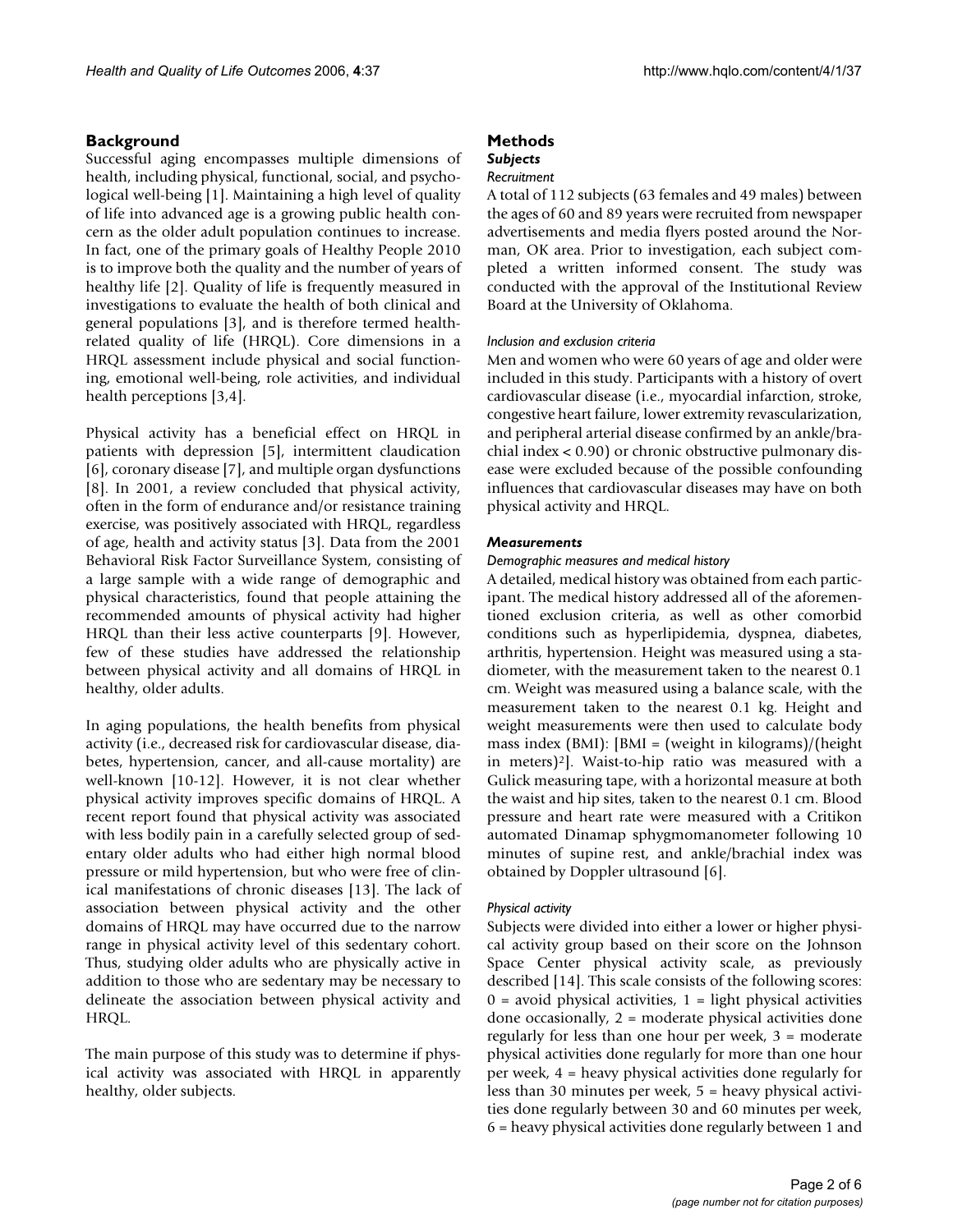3 hours per week, and 7 = heavy physical activities done regularly for more than 3 hours per week. Subjects were asked to select the number that best corresponded to their physical activity level during the previous month. Subjects who had a score of 2 or below were included in the lower physical activity group ( $n = 50$ ), whereas subjects who had a score of 3 or above were included in the higher physical activity group ( $n = 62$ ). In this likert scale, those subjects who scored less than 3 were far below the minimum recommendation of physical activity from the Center for Disease Control and the American College of Sports Medicine [15], whereas those who scored 3 or higher were closer to meeting this recommendation or exceeded it. The Johnson Space Center physical activity scale is a valid measure of peak oxygen uptake [14] and monitored physical activity ( $r = 0.44$ ,  $p < 0.001$ ) in older adults [16]. Furthermore, the prediction of peak oxygen uptake by using the Johnson Space Center physical activity scale has been validated in gender-specific models, as well as in a generalized model which included both men and women [17].

#### *Health-related QoL*

The Medical Outcomes Survey Short Form-36 (MOS SF-36) questionnaire was administered to assess HRQL over the previous four weeks [18]. The MOS SF-36 is a widely used, reliable, and valid criterion measure of HRQL in numerous populations [3]. The MOS SF-36 questionnaire has 36 questions that are scored to measure eight domains of HRQL pertaining to both physical and mental health [19,20]. The domains of physical functioning, role limitations due to physical health (role-physical), bodily pain, and general health comprised the physical component of HRQL, whereas the domains of vitality, social functioning, role limitations due to emotional health (role-emotional), and mental health comprised the mental component of HRQL [19]. Each domain was scored using a scale ranging between 0 and 100, with higher scores indicating a higher HRQL than lower scores. Internal consistency of the MOS SF-36 is good, with Cronbach's alpha ranging from 0.76 to 0.90 for all domains of the questionnaire [21].

#### *Statistical analysis*

SPSS version 11.5 for Windows was used to analyze all data. Unpaired t-tests were performed on continuous variables to determine differences in HRQL and demographic measurements between the high active and low active groups. Chi-square tests were performed on categorical variables to determine differences between the two groups in the prevalence of comorbid conditions obtained from the medical history. Analysis of covariance was performed to determine whether differences in HRQL measurements between the high active and low active groups persisted after adjusting for group differences in demographic and comorbid measures. Statistical significance was set at  $P = 0.05$ . Measurements are reported as mean  $\pm$  standard deviation (SD).

#### **Results**

The baseline characteristics of the subjects in the two physical activity groups are displayed in Table 1. All values were similar ( $p > 0.05$ ) between the two groups, except for the gender composition and the prevalence of hypertension. The group reporting lower physical activity had a greater proportion of females ( $p = 0.033$ ) and a greater prevalence of hypertension ( $p = 0.041$ ) than the group reporting higher physical activity. Both groups consisted largely of Caucasian subjects ( $p > 0.05$ ).

All eight domains of HRQL were higher ( $p < 0.05$ ) in the high active group than the low active group (Table 2). After adjusting for gender and hypertension (Table 3), the following five domains of HRQL remained higher in the high active group: physical functioning ( $p = 0.029$ ), rolephysical ( $p = 0.022$ ), vitality ( $p = 0.001$ ), social functioning ( $p = 0.04$ ) and bodily pain (0.001). The domains of

**Table 1: Subject characteristics between those who have lower and higher levels of physical activity. Values are means (SD) or percentages.**

| Variables                            | Lower Physical Activity<br>Group ( $n = 50$ ) | Higher Physical Activity<br>Group ( $n = 62$ ) | Test Statistic* | P Value |
|--------------------------------------|-----------------------------------------------|------------------------------------------------|-----------------|---------|
| Age (yrs)                            | 70 (8)                                        | 69(8)                                          | 0.36            | 0.717   |
| Weight (kg)                          | 76.8 (14.8)                                   | 78.1 (14.4)                                    | 0.49            | 0.626   |
| Body Mass Index (kg/m <sup>2</sup> ) | 28.6(5.6)                                     | 27.2(4.9)                                      | 1.00            | 0.320   |
| Waist-to-Hip Ratio                   | 0.84(0.09)                                    | 0.87(0.10)                                     | 1.25            | 0.215   |
| Gender (% Female)                    | 72                                            | 44                                             | 4.55            | 0.033   |
| Race (% Causasian)                   | 92                                            | 94                                             | 1.46            | 0.227   |
| Hypertension (%)                     | 60                                            | 39                                             | 4.18            | 0.041   |
| Hyperlipidemia (%)                   | 34                                            | 32                                             | < 0.01          | 0.979   |
| Diabetes (%)                         | 4                                             | 13                                             | < 0.01          | 0.963   |
| Dyspnea (%)                          | 36                                            | 23                                             | 1.39            | 0.238   |
| Arthritis (%)                        | 68                                            | 53                                             | 1.42            | 0.234   |

\* t-scores and chi-square scores.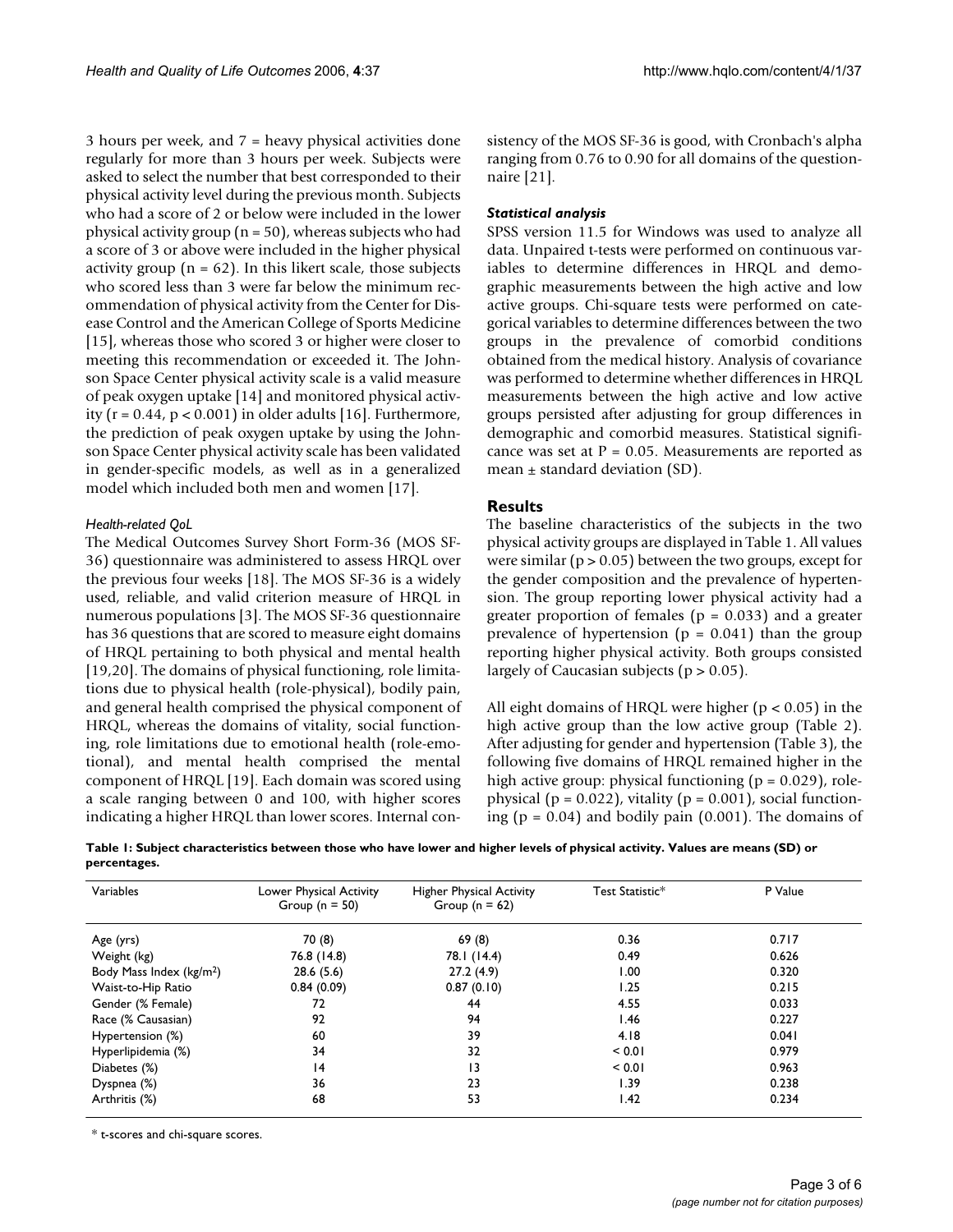| Variables                | Lower Physical Activity<br>Group ( $n = 50$ ) | Higher Physical Activity<br>Group ( $n = 62$ ) | Test Statistic* | P Value |
|--------------------------|-----------------------------------------------|------------------------------------------------|-----------------|---------|
| <b>Physical Function</b> | 65(24)                                        | 83(16)                                         | 2.94            | 0.004   |
| Role-Physical            | 60 (39)                                       | 85(25)                                         | 2.75            | 0.007   |
| Role-Emotional           | 71(36)                                        | 92(24)                                         | 2.29            | 0.024   |
| Vitality                 | 56 (19)                                       | 76 (14)                                        | 3.38            | < 0.001 |
| Mental Health            | 77 (16)                                       | 84 (12)                                        | 2.17            | 0.032   |
| Social Function          | 81(18)                                        | 93 (16)                                        | 2.08            | 0.040   |
| <b>Bodily Pain</b>       | 64 (26)                                       | 84 (16)                                        | 3.17            | 0.002   |
| General Health           | 62(18)                                        | 75 (15)                                        | 2.47            | 0.015   |

**Table 2: Health-related quality of life measures in subjects who have lower and higher levels of physical activity. Values are means (SD).**

\* t-scores.

role limitations due to emotional health, mental health, and general health were no longer different ( $p > 0.05$ ) between the two activity groups after adjusting for gender and hypertension.

#### **Discussion**

The primary findings of this investigation were that healthy older adults who participated in regular physical activity of at least moderate intensity for more than one hour per week had higher values in all eight domains of HRQL than those who were less physically active. After adjustment for gender and hypertension, the group reporting higher physical activity had higher values in five of the domains of HRQL than the group with lower physical activity.

Several studies have shown that organized, high-intensity exercise regimens can benefit HRQL in both diseased [3,5,22-24] and healthy populations [25,26]. Our study extends these findings by showing that the less-structured and less-intense nature of physical activity is positively related to multiple domains of HRQL in healthy, older adults. An active lifestyle preserves physical function in older adults [27], which may possibly contribute to higher levels of HRQL scores in domains related to physical

health. In a carefully selected group of sedentary older adults, habitual physical activity level was associated with less bodily pain, but not with the other domains of HRQL [13]. It is possible that the range in physical activity level was too narrow within the sedentary older adults, thereby limiting the influence that physical activity may have exerted on HRQL domains. The present study supports this notion, as the group having higher physical activity levels had greater values in all of the domains of HRQL related to physical health (i.e., physical function, role limitations due to physical health, bodily pain, and general health) than their more sedentary counterparts.

After adjusting for group differences in gender composition as well as the prevalence of hypertension, all of the HRQL measures in the physical health domain remained higher in the more physically active group except for the measure of general health. This suggests that the HRQL domains of physical function, role limitations due to physical health, and bodily pain are positively associated with physical activity, independent of hypertension and gender. In contrast, group differences in hypertension and gender explained the lower scores in general health in those with lower physical activity. The lack of an independent relationship between physical activity level and

**Table 3: Adjusted health-related quality of life measures in subjects who have lower and higher levels of physical activity. Values are means (SD).**

| Variables                | Lower Physical Activity<br>Group ( $n = 50$ ) | Higher Physical Activity<br>Group ( $n = 62$ ) | Test Statistic* | P Value |
|--------------------------|-----------------------------------------------|------------------------------------------------|-----------------|---------|
| <b>Physical Function</b> | 68(21)                                        | 82 (20)                                        | 4.90            | 0.029   |
| Role-Physical            | 61 (36)                                       | 83 (34)                                        | 5.40            | 0.022   |
| Role-Emotional           | 75 (33)                                       | 89(31)                                         | 3.17            | 0.078   |
| <b>Vitality</b>          | 59 (16)                                       | 74 (15)                                        | 11.44           | < 0.001 |
| Mental Health            | 78 (14)                                       | 83 (13)                                        | 2.72            | 0.102   |
| Social Function          | 83 (19)                                       | 92(18)                                         | 4.32            | 0.040   |
| <b>Bodily Pain</b>       | 66(23)                                        | 83(22)                                         | 11.44           | < 0.001 |
| General Health           | 65 (16)                                       | 73 (15)                                        | 2.61            | 0.109   |

Values were adjusted for gender and hypertension. \* t-scores.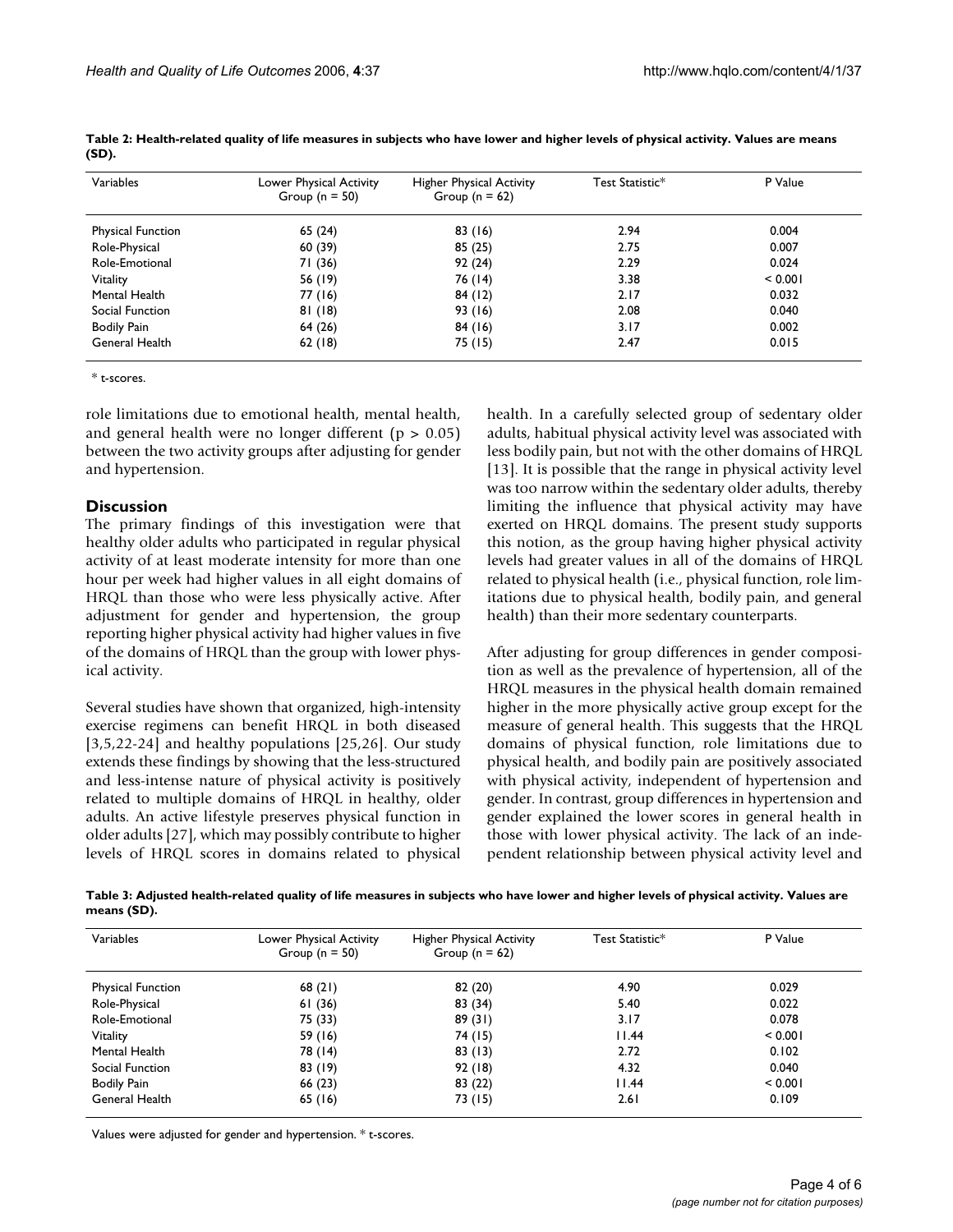the domain of general health agrees with the observation in sedentary older adults [13], but contradicts other reports that found improvements in perceived health status following an exercise program [28,29].

In addition to the physical health measures of HRQL, a physically active lifestyle is positively associated with components of mental health in older adults as well [3]. The present investigation found that the group with higher physical activity levels had higher values in all of the domains of HRQL related to mental health (i.e., vitality, social functioning, role limitations due to emotional health, and mental health) than their more sedentary counterparts. After adjusting for group differences in gender composition as well as the prevalence of hypertension, the mental health domains of vitality and social functioning remained higher in the more physically active group, whereas the role-emotional and mental health domains were no longer different between the two groups. Thus, higher levels of physical activity are related to higher scores of vitality and social functioning independent of hypertension and gender. The association between physical activity on mental health domains of vitality and social functioning may be mediated through differences in maximal oxygen uptake and in body fat percentage [13].

The lack of an independent relationship between physical activity level and the domains of mental health and role limitations due to emotional health found in the present investigation is supported by previous studies [13,26,30]. Collectively, these results suggest that physical activity has minimal impact on mental health and role limitations due to emotional health. However, our findings show that hypertension and gender have a more influential role on these HRQL domains, which agree with previous reports that individuals with hypertension have lower values of HRQL in both a general population [31], and in cardiac patients [32]. It is possible that individuals who have been diagnosed with hypertension have a greater awareness through medical counseling about the increased cardiovascular health risk associated with poorly controlled blood pressure, resulting in concern about their health status. Less is known about the influence of gender on HRQL. Repetto et al. reported that, as a result of a longer life expectancy, women are more apt to live alone and to receive assistance from others for daily life activities [33], which may influence their perception of HRQL. In addition to these findings, the present study emphasizes the need to more clearly define the independent role that hypertension and gender have on HRQL.

The main limitation of this study is the utilization of a cross-sectional design, which does not allow a true causal relationship to be established. Although physical activity may affect HRQL, it is also possible that HRQL has an impact on physical activity. It should be noted that our recruitment methods were biased toward older individuals who responded to newspaper advertisements and flyers posted in public facilities. Additionally, the Johnson Space Center questionnaire determines an overall level of physical activity without quantifying various types of physical activity. However, the questionnaire does contain questions about sweating that coincide with light, moderate, and heavy activity, thereby increasing the likelihood for more accurate reporting. Another limitation is that both physical activity and HRQL measures were obtained by self-report. However, this limitation is minimized because both instruments are valid and reliable [14,18], and are simple for health professionals to administer. Finally, the current study used a relatively small convenience sample of healthy older adults who had few comorbid conditions. Consequently, the findings of this study cannot be generalized to older adults who have more serious health conditions.

#### **Conclusion**

In summary, healthy older adults who participated in regular physical activity of at least moderate intensity for more than one hour per week had higher values in all eight domains of HRQL than those who were less physically active. After adjustment for gender and hypertension, the group reporting higher physical activity had higher values in five of the domains of HRQL than the group with lower activity. These findings give added strength to previous observations that higher levels of physical activity may improve HRQL [3,9,13]. Therefore, incorporating more than one hour of moderate-intensity physical activity each week into the lifestyles of older individuals who are either sedentary or slightly active may improve their HRQL.

#### **Competing interests**

The author(s) declare that they have no competing interests.

#### **Authors' contributions**

LSA acquired data, assisted with statistical analyses and their interpretation, and drafted and revised the manuscript. JL conceived and designed the study, acquired data, performed statistical analyses, and drafted the manuscript. BS and PSM recruited subjects and revised the manuscript. ASF, CF, KJN acquired data and revised the manuscript. AWG conceived and designed the study, assisted with statistical analyses and their interpretation, and drafted and revised the manuscript. All authors read and approved the final manuscript.

#### **Acknowledgements**

Andrew W. Gardner, Ph.D., was supported by grants from the National Institute on Aging (NIA) (R01-AG-16685), by a University of Oklahoma